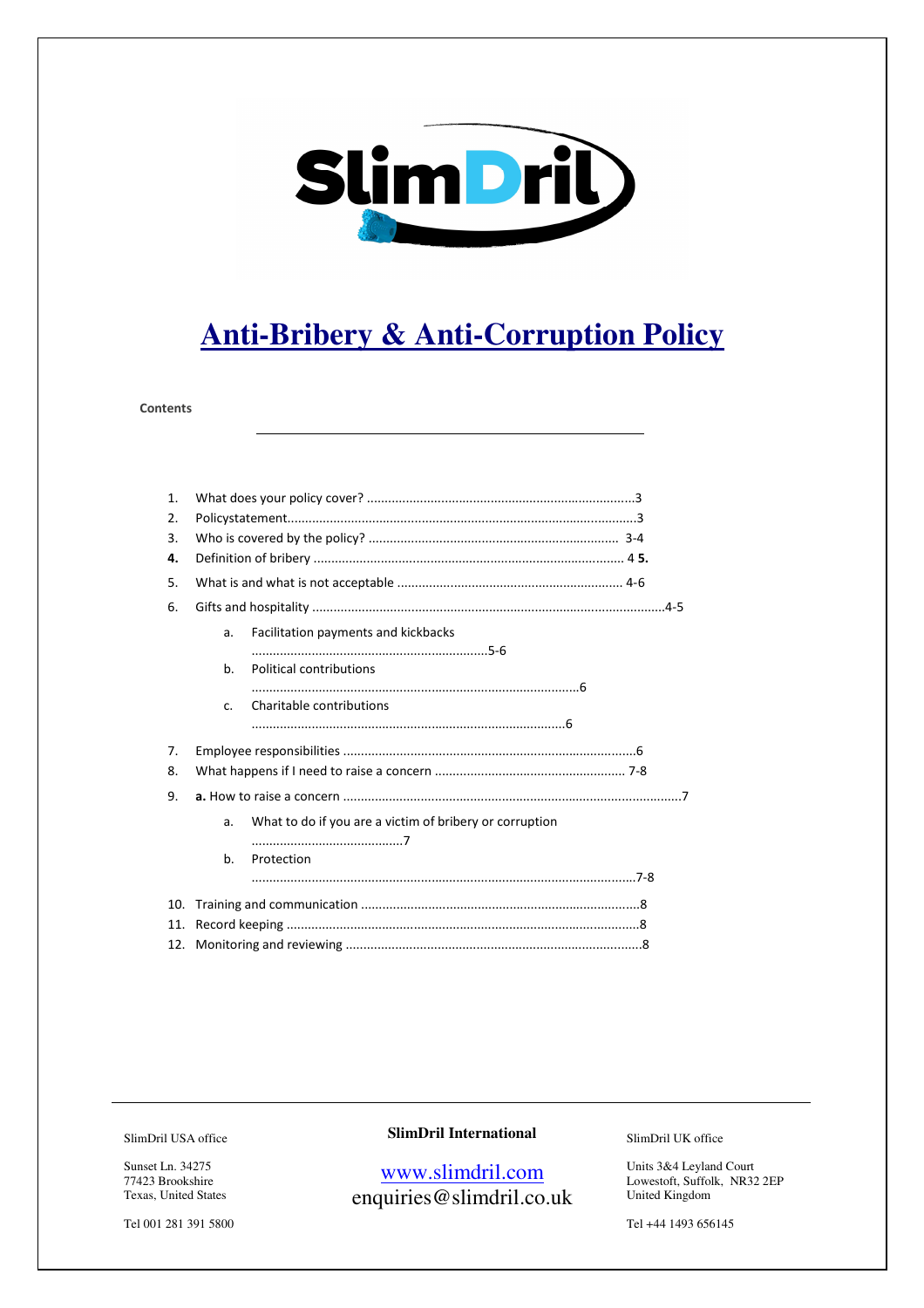#### 1. What does your policy cover?

1.1 This anti-bribery policy exists to set out the responsibilities of SlimDril International and those who work for us in regards to observing and upholding our zero-tolerance position on bribery and corruption.

1.2 It also exists to act as a source of information and guidance for those working for SlimDril International.

It helps them recognise and deal with bribery and corruption issues, as well as understand their responsibilities.

#### 2. Policy statement

2.1 SlimDril International is committed to conducting business in an ethical and honest manner, and is committed to implementing and enforcing systems that ensure bribery is prevented. [Com SlimDril] International has zero-tolerance for bribery and corrupt activities. We are committed to acting professionally, fairly, and with integrity in all business dealings and relationships, wherever in the country we operate.

2.2 SlimDril International will constantly uphold all laws relating to anti-bribery and corruption in all the jurisdictions in which we operate. We are bound by the laws of the UK, including the Bribery Act 2010, in regards to our conduct both at home and abroad.

2.3 SlimDril International recognises that bribery and corruption are punishable by up to ten years of imprisonment and a fine. If our company is discovered to have taken part in corrupt activities, we may be subjected to an unlimited fine, be excluded from tendering for public contracts, and face serious damage to our reputation. It is with this in mind that we commit to preventing bribery and corruption in our business, and take our legal responsibilities seriously.

#### 3. Who is covered by the policy?

3.1 This anti-bribery policy applies to all employees (whether temporary, fixed-term, or permanent), consultants, contractors, trainees, seconded staff, home workers, casual workers, agency staff, volunteers, interns, agents, sponsors, or any other person or persons associated with us (including third parties), or any of our subsidiaries or their employees, no matter where they are located (within or outside of the UK).

3.2 In the context of this policy, third-party refers to any individual or organisation our company meets and works with. It refers to actual and potential clients, customers, suppliers, distributors, business contacts, agents, advisers, and government and public bodies – this includes their advisors, representatives and officials, politicians, and public parties.

3.3 Any arrangements our company makes with a third party is subject to clear contractual terms, including specific provisions that require the third party to comply with minimum standards and procedures relating to anti-bribery and corruption.

#### 4. Definition of bribery

4.1 Bribery refers to the act of offering, giving, promising, asking, agreeing, receiving, accepting, or soliciting something of value or of an advantage so to induce or influence an action or decision. 4.2 A bribe refers to any inducement, reward, or object/item of value offered to another individual in order to gain commercial, contractual, regulatory, or personal advantage. 4.3 Bribery is not limited to the act of offering a bribe. If an individual is on the receiving end of a bribe

and they accept it, they are also breaking the law.

SlimDril USA office

Sunset Ln. 34275 77423 Brookshire Texas, United States

Tel 001 281 391 5800

#### **SlimDril International**

www.slimdril.com enquiries@slimdril.co.uk SlimDril UK office

Units 3&4 Leyland Court Lowestoft, Suffolk, NR32 2EP United Kingdom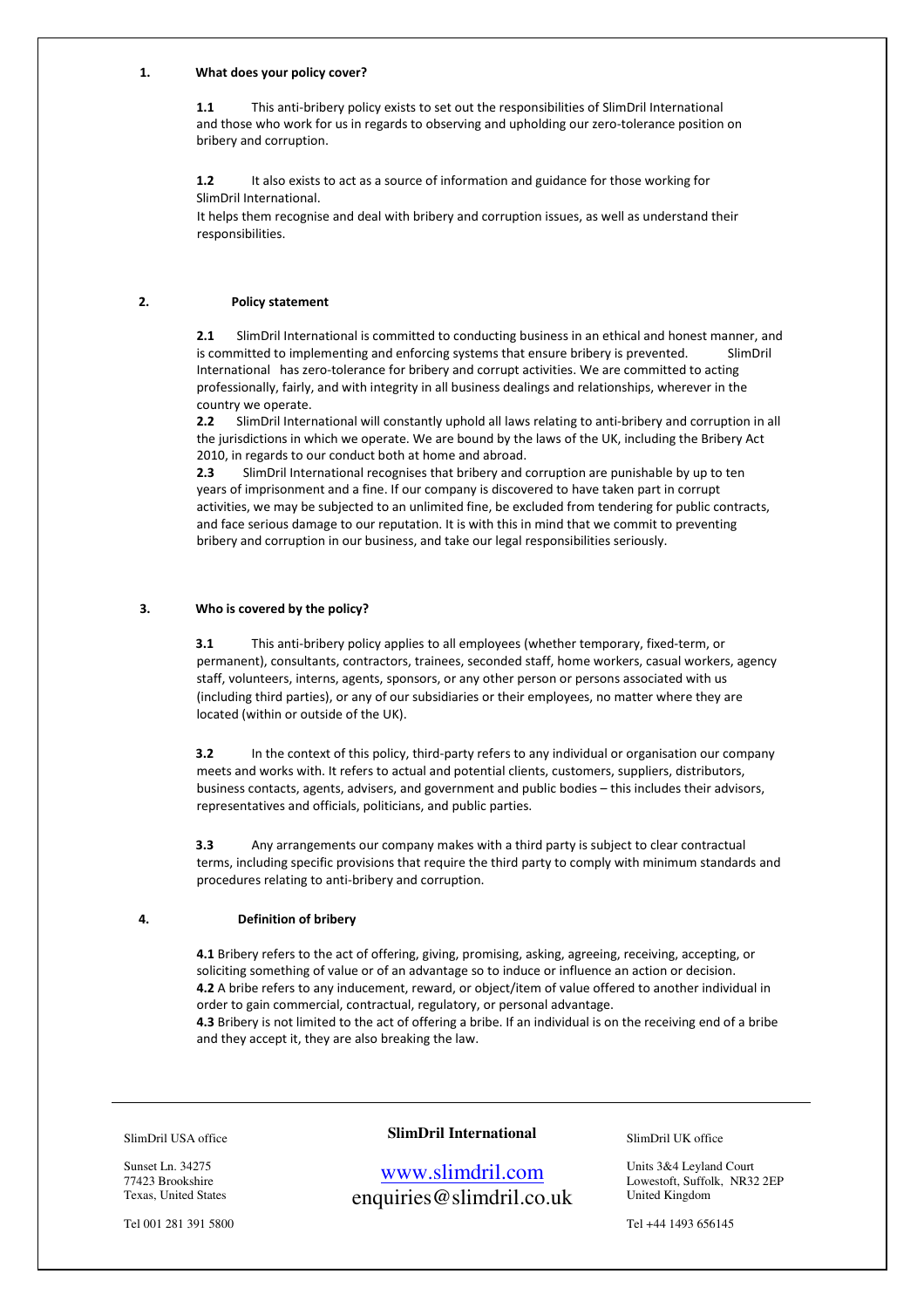4.4 Bribery is illegal. Employees must not engage in any form of bribery, whether it be directly, passively (as described above), or through a third party (such as an agent or distributor). They must not bribe a foreign public official anywhere in the world. They must not accept bribes in any degree and if they are uncertain about whether something is a bribe or a gift or act of hospitality, they must seek further advice from the company's compliance manager.

#### 5. What is and what is NOT acceptable

5.1 This section of the policy refers to 4 areas:

- Gifts and hospitality.
- Facilitation payments.
- Political contributions.
- Charitable contributions.

#### 5.2 Gifts and hospitality

SlimDril International accepts normal and appropriate gestures of hospitality and goodwill (whether given to/received from third parties) so long as the giving or receiving of gifts meets the following requirements:

- a. It is not made with the intention of influencing the party to whom it is being given, to obtain or reward the retention of a business or a business advantages, or as an explicit or implicit exchange for favours or benefits.
- b. It is not made with the suggestion that a return favour is expected.
- c. It is in compliance with local law.
- d. It is given in the name of the company, not in an individual's name.
- e. It does not include cash or a cash equivalent (e.g. a voucher or gift certificate).
- f. It is appropriate for the circumstances (e.g. giving small gifts around Christmas or as a small thank you to a company for helping with a large project upon completion).
- g. It is of an appropriate type and value and given at an appropriate time, taking into account the reason for the gift.
- h. It is given/received openly, not secretly.
- i. It is not selectively given to a key, influential person, clearly with the intention of directly influencing them.
- j. It is not above a certain excessive value, as pre-determined by the company's manager (usually in excess of £100).
- k. It is not offer to, or accepted from, a government official or representative or politician or political party, without the prior approval of the company's manager.

5.3 Where it is inappropriate to decline the offer of a gift (i.e. when meeting with an individual of a certain religion/culture who may take offence), the gift may be accepted so long as it is declared to the manager, who will assess the circumstances.

5.4 SlimDril International recognises that the practice of giving and receiving business gifts varies between countries, regions, cultures, and religions, so definitions of what is acceptable and not acceptable will inevitably differ for each.

SlimDril USA office

Sunset Ln. 34275 77423 Brookshire Texas, United States

Tel 001 281 391 5800

#### **SlimDril International**

www.slimdril.com enquiries@slimdril.co.uk SlimDril UK office

Units 3&4 Leyland Court Lowestoft, Suffolk, NR32 2EP United Kingdom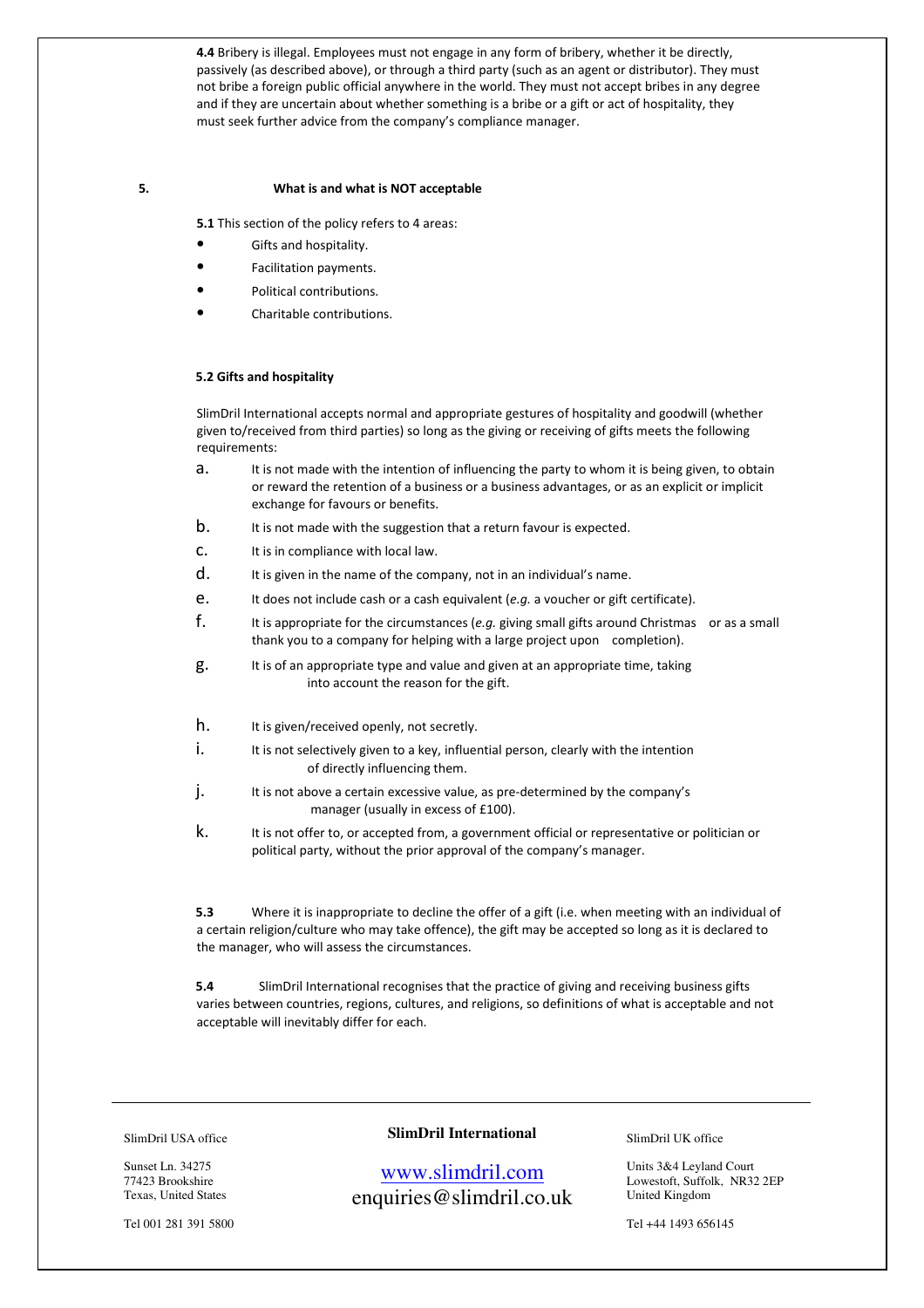5.5 As good practice, gifts given and received should always be disclosed to the compliance manager. Gifts from suppliers should always be disclosed.

5.6 The intention behind a gift being given/received should always be considered. If there is any uncertainty, the advice of the compliance manager should be sought.

#### 5.7 Facilitation Payments and does Kickbacks

 SlimDril International does not accept and will not make any form of facilitation payments of any nature. We recognise that facilitation payments are a form of bribery that involves expediting or facilitating the performance of a public official for a routine governmental action. We recognise that they tend to be made by low level officials with the intention of securing or speeding up the performance of a certain duty or action.

5.8 SlimDril International does not allow kickbacks to be made or accepted. We recognise that kickbacks are typically made in exchange for a business favour or advantage.

5.9 SlimDril International recognises that, despite our strict policy on facilitation payments and kickbacks, employees may face a situation where avoiding a facilitation payment or kickback may put their/their family's personal security at risk. Under these circumstances, the following steps must be taken:

a. Keep any amount to the minimum.

- b. Ask for a receipt, detailing the amount and reason for the payment.
- c. Create a record concerning the payment.
- d. Report this incident to your line manager.

#### 5.10 Political Contributions

SlimDril International will not make donations, whether in cash, kind, or by any other means, to support any political parties or candidates. We recognise this may be perceived as an attempt to gain an improper business advantage.

#### 5.11 Charitable Contributions

SlimDril International accepts (and indeed encourages) the act of donating to charities – whether through services, knowledge, time, or direct financial contributions (cash or otherwise) – and agrees to disclose all charitable contributions it makes.

5.12 Employees must be careful to ensure that charitable contributions are not used to facilitate and conceal acts of bribery.

5.13 We will ensure that all charitable donations made are legal and ethical under local laws and practices, and that donations are not offered/made without the approval of the compliance manager.

#### 6. Employee Responsibilities

6.1 As an employee of SlimDril International, you must ensure that you read, understand, and comply with the information contained within this policy, and with any training or other anti-bribery and corruption information you are given.

6.2 All employees and those under our control are equally responsible for the prevention, detection, and reporting of bribery and other forms of corruption. They are required to avoid any activities that could lead to, or imply, a breach of this anti-bribery policy.

6.3 If you have reason to believe or suspect that an instance of bribery or corruption has occurred or will occur in the future that breaches this policy, you must notify the compliance manager.

SlimDril USA office

Sunset Ln. 34275 77423 Brookshire Texas, United States

Tel 001 281 391 5800

#### **SlimDril International**

www.slimdril.com enquiries@slimdril.co.uk SlimDril UK office

Units 3&4 Leyland Court Lowestoft, Suffolk, NR32 2EP United Kingdom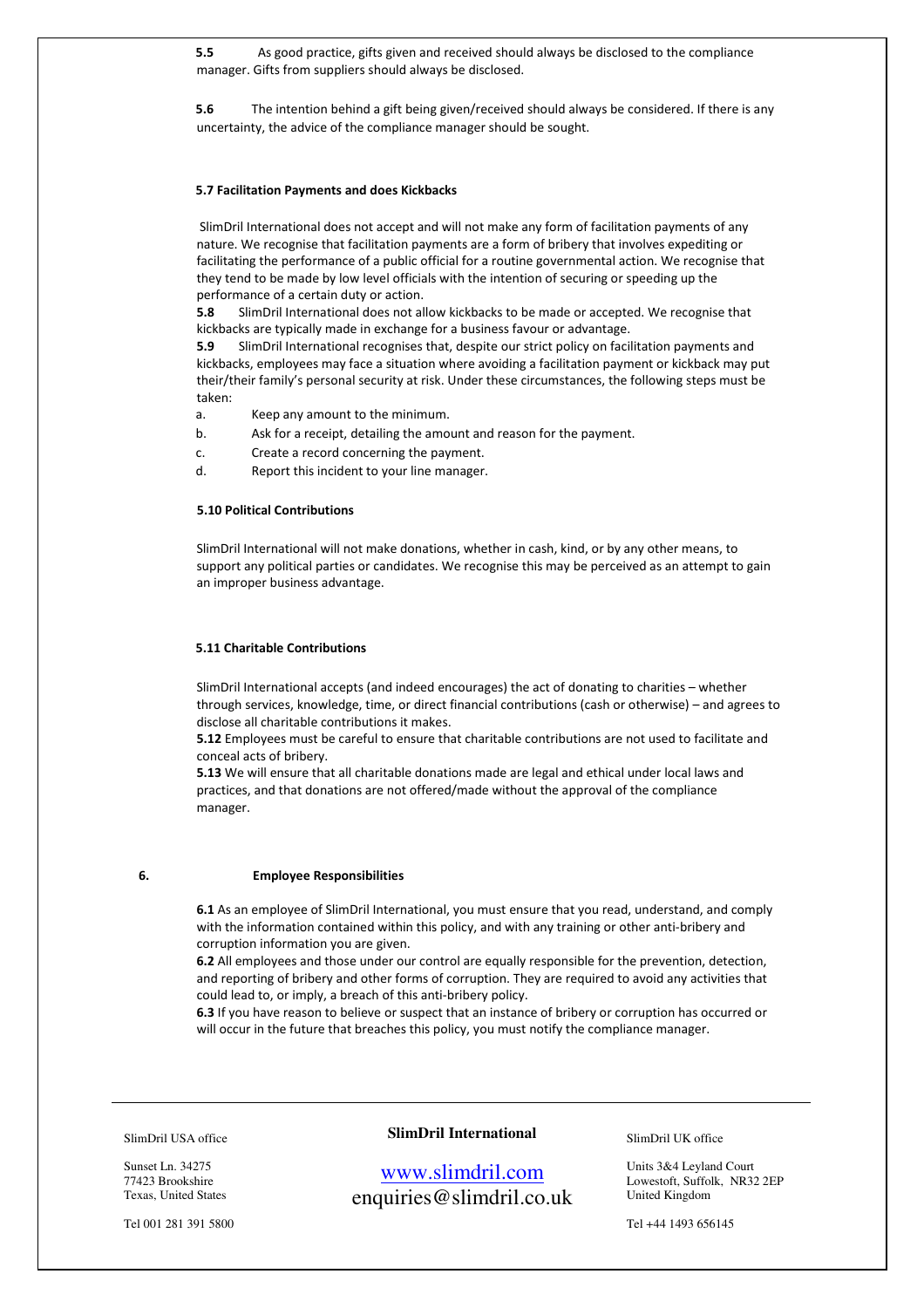6.4 If any employee breaches this policy, they will face disciplinary action and could face dismissal for gross misconduct. Slimdril International has the right to terminate a contractual relationship with an employee if they breach this anti-bribery policy.

#### 7. What happens if I need to raise a concern?

7.1 This section of the policy covers 3 areas:

- a. How to raise a concern.
- **b.** What to do if you are a victim of bribery or corruption.
- c. Protection.

#### 7.2 How to raise a concern

If you suspect that there is an instance of bribery or corrupt activities occurring in relation to SlimDril International, you are encouraged to raise your concerns at as early a stage as possible. If you're uncertain about whether a certain action or behaviour can be considered bribery or corruption, you should speak to your line manager or the director.

7.3 SlimDril International will familiarise all employees with its whistleblowing procedures so employees can vocalise their concerns swiftly and confidentially.

#### 7.4 What to do if you are a victim of bribery or corruption

You must tell your compliance manager as soon as possible if you are offered a bribe by anyone, if you are asked to make one, if you suspect that you may be bribed or asked to make a bribe in the near future, or if you have reason to believe that you are a victim of another corrupt activity.

#### 7.5 Protection

If you refuse to accept or offer a bribe or you report a concern relating to potential act(s) of bribery or corruption, SlimDril International understands that you may feel worried about potential repercussions. SlimDril International will support anyone who raises concerns in good faith under this policy, even if investigation finds that they were mistaken.

7.6 SlimDril International will ensure that no one suffers any detrimental treatment as a result of refusing to accept or offer a bribe or other corrupt activities or because they reported a concern relating to potential act(s) of bribery or corruption.

7.7 Detrimental treatment refers to dismissal, disciplinary action, treats, or unfavourable treatment in relation to the concern the individual raised.

7.8 If you have reason to believe you've been subjected to unjust treatment as a result of a concern or refusal to accept a bribe, you should inform your line manager or the compliance manager immediately.

#### 8. Training and communication

8.1 SlimDril International will provide training on this policy as part of the induction process for all new employees. Employees will also receive regular, relevant training on how to adhere to this policy, and will be asked annually to formally accept that they will comply with this policy.

8.2 SlimDril International's anti-bribery and corruption policy and zero-tolerance attitude will be clearly communicated to all suppliers, contractors, business partners, and any third-parties at the outset of business relations, and as appropriate thereafter.

SlimDril USA office

Sunset Ln. 34275 77423 Brookshire Texas, United States

Tel 001 281 391 5800

#### **SlimDril International**

### www.slimdril.com enquiries@slimdril.co.uk

SlimDril UK office

Units 3&4 Leyland Court Lowestoft, Suffolk, NR32 2EP United Kingdom